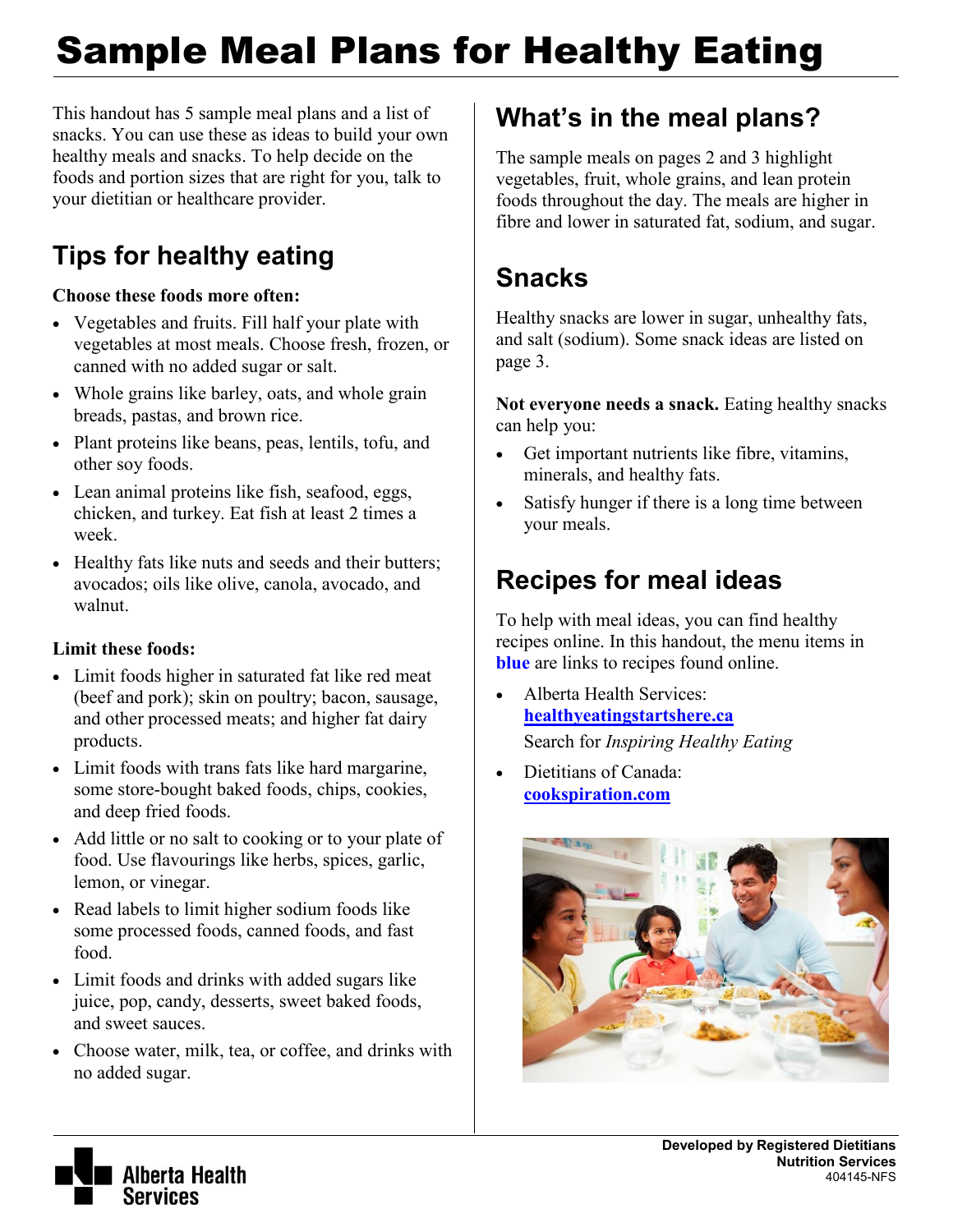#### **Day 1**

#### **Breakfast**

¾ cup (175 mL) cooked oatmeal, no added sugar 1 cup (250 mL) 1% milk 2 Tbsp (30 mL) sunflower seeds  $\frac{1}{2}$  cup (125 mL) strawberries *363 calories, 14 g fat, 44 g carbohydrate, 6 g fibre, 18 g protein*

#### **Lunch**

½ cup (125 mL) **[Avocado Tomato Salsa](https://www.albertahealthservices.ca/assets/info/nutrition/if-nfs-avocado-tomato-salsa.pdf)** with 5 (15 g) whole grain crackers 2 fish cakes  $\frac{1}{2}$  the recipe below): 1 can of salmon, tuna, or other seafood 1 egg 2 tsp (10 mL) mustard 5 (15 g) crushed whole grain crackers Mix together. Form 4 round balls and flatten in hot pan with oil. Sauté on each side for 3 minutes, until browned. 1 orange, sliced

*524 calories, 28 g fat, 44 g carbohydrate, 9 g fibre, 31 g protein*

#### **Supper**

2½ oz (75 g) baked chicken breast 1 cup (250 mL) whole grain pasta  $\frac{1}{2}$  cup (125 mL) low sodium pasta sauce  $\frac{1}{2}$  cup (125 mL) frozen peas, boiled  $\frac{1}{2}$  cup (125 mL) melon, sliced or cubed

*463 calories, 6 g fat, 70 g carbohydrate, 12 g fibre, 38 g protein*

### **Sample Meal Plans**

#### **Day 2**

#### **Breakfast**

#### 1 **[Orange Pumpkin Muffin](http://www.albertahealthservices.ca/assets/info/nutrition/if-nfs-orange-pumpkin-muffins.pdf)**

 $\frac{1}{2}$  cup (125 mL) 1% M.F. cottage cheese  $\frac{1}{2}$  cup (125 mL) canned fruit, no added sugar 2 Tbsp (30 mL) ground flaxseeds

*372 calories, 13 g fat, 46 g carbohydrate, 8 g fibre, 22 g protein*

#### **Lunch**

Chicken pita:

1 whole wheat pita (16.5 cm diameter)  $2\frac{1}{2}$  oz (75 g) chicken breast, roasted Handful of leafy greens 1–2 slices of tomato 1 Tbsp (15 mL) low fat creamy dressing  $\frac{3}{4}$  cup (175 mL) 1% M.F. yogurt, no added sugar

1 apple, sliced, with cinnamon

*540 calories, 12 g fat, 76 g carbohydrate, 9 g fibre, 39 g protein* 

#### **Supper**

 $2\frac{1}{2}$  oz (75 g) grilled flank steak, seasoned with herbs and spices 1 cup (250 mL) baked yams  $\frac{1}{2}$  cup (125 mL) broccoli, steamed ½ cup (125 mL) mushrooms sautéed in oil 1 cup (250 mL) 1% milk *545 calories, 15 g fat, 63 g carbohydrate, 9 g fibre, 40 g protein*

#### **Day 3**

#### **Breakfast**

2 pieces of French toast:

Whip 1 egg with cinnamon. Dip each slice of whole grain bread in the egg.

2 Tbsp (30 mL) syrup

1 cup (250 mL) 1% milk or soy beverage 1 banana

*566 calories, 12 g fat, 96 g carbohydrate, 8 g fibre, 22 g protein*

#### **Lunch**

Tuna sandwich:

2 slices (60 grams) whole grain bread

 $\frac{1}{2}$  cup (125 mL) canned light tuna

1 Tbsp (15 mL) light mayonnaise

2 lettuce leaves

1 cup (250 mL) raw vegetables with  $\frac{1}{4}$  cup (60 mL) 1% M.F. plain Greek yogurt with green onions or herbs

*365 calories, 7 g fat, 45 g carbohydrate, 7 g fibre, 31 g protein* 

#### **Supper**

1 cup (250 mL) **[Turkey Shepherd's Pie](https://www.albertahealthservices.ca/assets/info/nutrition/if-nfs-turkey-shepherds-pie.pdf) with vegetables**

1 cup (250 mL) tossed salad: diced cherry tomatoes, bell pepper, red onions, cucumber, 5 black olives, 2 Tbsp (30 mL) feta cheese, 1 tsp (5 mL) oil, garlic, and lemon juice

*354 calories, 19 g fat, 31 g carbohydrate, 5 g fibre, 17 g protein*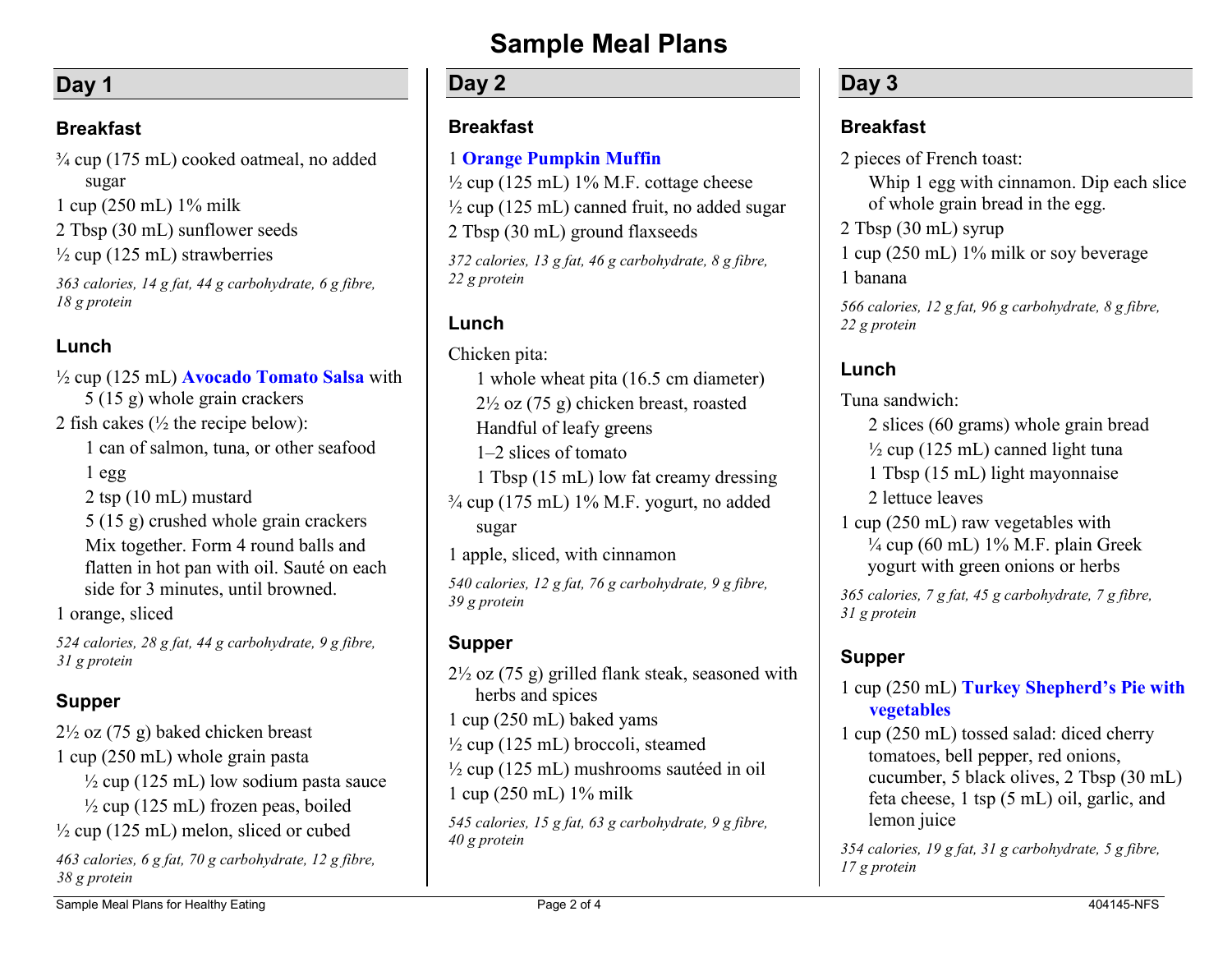#### **Day 4**

#### **Breakfast**

Yogurt parfait:

 $\frac{3}{4}$  cup (175 mL) 1% M.F. plain Greek yogurt 1 cup (250 mL) fresh, frozen, or canned fruit, no added sugar ⅓ cup (75 mL) bran cereal with psyllium 2 Tbsp (30 mL) walnuts

*359 calories, 14 g fat, 48 g carbohydrate, 17 g fibre, 21 g protein*

#### **Lunch**

Cheese and vegetable wrap: 1 whole grain wrap  $1\frac{1}{2}$  oz (50 g) low fat mozzarella cheese 1 cup (250 mL) sliced cucumber, bell pepper, and cabbage

1 Tbsp (15 mL) low fat creamy dressing  $\frac{1}{2}$  cup (125 mL) steamed edamame pods 1 pear

*515 calories, 18 g fat, 63 g carbohydrate, 15 g fibre, 30 g protein*

#### **Supper**

- 2½ oz (75 g) salmon filet, roasted, seasoned with dill and lemon juice
- 1 cup (250 mL) asparagus, steamed or roasted
- 1 cup (250 mL) baby potatoes, roasted
- 2 tsp (10 mL) oil for roasting

#### 1 **[Oatmeal Raisin Cookie](http://www.cookspiration.com/recipe.aspx?perma=7437F1DD9DD&g=8)**

*465 calories, 22 g fat, 44 g carbohydrate, 7 g fibre, 25 g protein*

#### **Day 5**

#### **Breakfast**

1 slice whole grain bread, toasted. Top with: 2 eggs, poached, boiled, or fried  $\frac{1}{2}$  avocado, sliced; 2 Tbsp (30 mL) salsa  $\frac{1}{2}$  cup (125 mL) fresh, frozen, or canned pineapple, no added sugar

*441 calories, 27 g fat, 35 g carbohydrate, 9 g fibre, 18 g protein*

#### **Lunch**

Chickpea and vegetable salad:

2 cups (500 mL) mixed greens  $\frac{1}{4}$  cup (60 mL) cucumber, chopped

- $\frac{1}{4}$  cup (60 mL) tomato, chopped
- ⅔ cup (150 mL) chickpeas, canned, rinsed
- 1 Tbsp (15 mL) almonds, chopped

Salad dressing: 1 Tbsp (15 mL) red wine

vinegar, 1 tsp (5 mL) oil, pepper, oregano

6–8 (30 g) whole wheat crackers

1 cup (250 mL) 1% milk or unsweetened fortified soy beverage

*488 calories, 22 g fat, 56 g carbohydrate, 13 g fibre, 20 g protein*

#### **Supper**

#### 1½ cups (325 mL) **[Turkey Chili](http://www.cookspiration.com/recipe.aspx?perma=1p3lVA7mKgk&g=5)**

1 cup (250 mL) tossed salad Salad dressing: 1 tsp (5 mL) oil and 2 tsp (10 mL) balsamic vinegar  $\frac{1}{2}$  cup (125 mL) blueberries

*383 calories, 13 g fat, 43 g carbohydrate, 12 g fibre, 25 g protein*

### **Snacks**

Use the list of healthy snacks below for ideas.

- Smaller snacks are 60–150 calories.
- Larger snacks are 160–250 calories.

#### **Smaller snacks:**

A small snack can be as simple as vegetables and dip or a piece of fruit.

- 1 piece of fruit (apple, orange, pear, or banana)
- $\cdot$  1 cup (250 mL) raw vegetable sticks with 1 Tbsp (15 mL) salad dressing
- $\cdot$   $\frac{1}{4}$  cup (60 mL) 1% M.F. cottage cheese with  $\frac{1}{2}$  cup (125 mL) pineapple chunks, drained
- ¼ cup (60 mL) hummus **[\(Chick Pea Dip\)](http://www.albertahealthservices.ca/assets/info/nutrition/if-nfs-chick-pea-dip.pdf)** with carrot sticks
- Hot chocolate: 1 cup  $(250 \text{ mL})$  1% milk, 2 tsp (10 mL) honey, 1 Tbsp (15 mL) cocoa

#### **Larger snacks:**

A large snack may include 2 or more food groups from Canada's Food Guide.

- 2 Tbsp (30 mL) nuts and 15 grapes
- 3 cups (750 mL) air popped popcorn with  $1$  tsp  $(5$  mL) oil
- 1 apple with 1 Tbsp  $(15 \text{ mL})$  nut butter
- $\frac{3}{4}$  cup (175 mL) 1% M.F. yogurt, plain or no added sugar, with  $\frac{1}{2}$  cup (125 mL) frozen/thawed berries
- $\bullet$  1 slice whole grain toast with 2 tsp (10 mL) nut butter, and a sliced banana
- 2–3 rye crackers with 1 ounce  $(30 \text{ g})$  low fat cheese